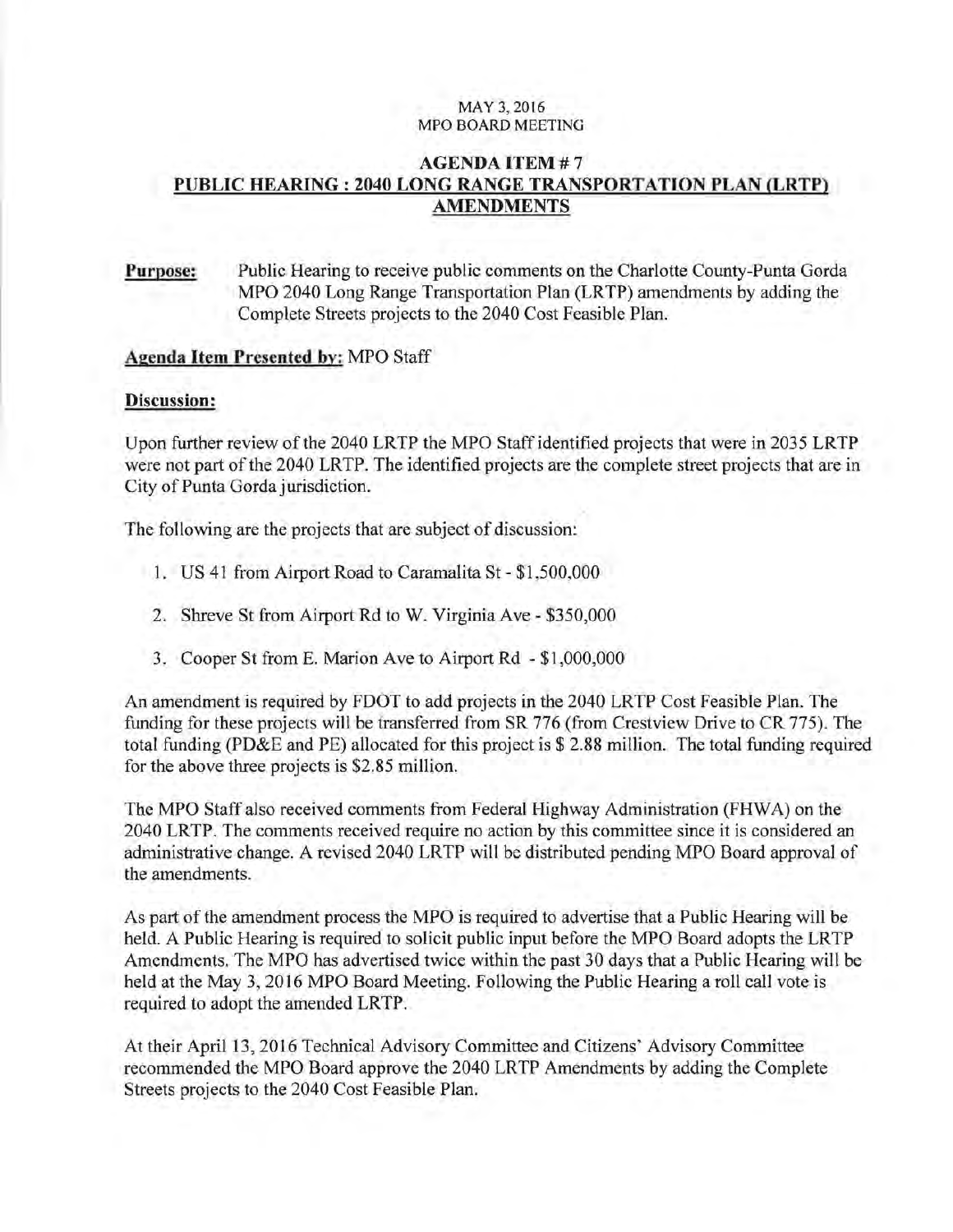**Recommendation:** Hold a Public Hearing followed by a motion to approve the Charlotte County-Punta Gorda MPO 2040 Long Range Transportation Plan (LRTP) amendments by adding the Complete Street projects to the 2040 LRTP Cost Feasible Plan and moving the SR 776 (from Crest View Dr to CR 775) to the 2040 LRTP Needs Plan. A roll call vote is required.

**Attachment:** 1. Revised 2040 LRTP Cost Feasible Spread Sheet.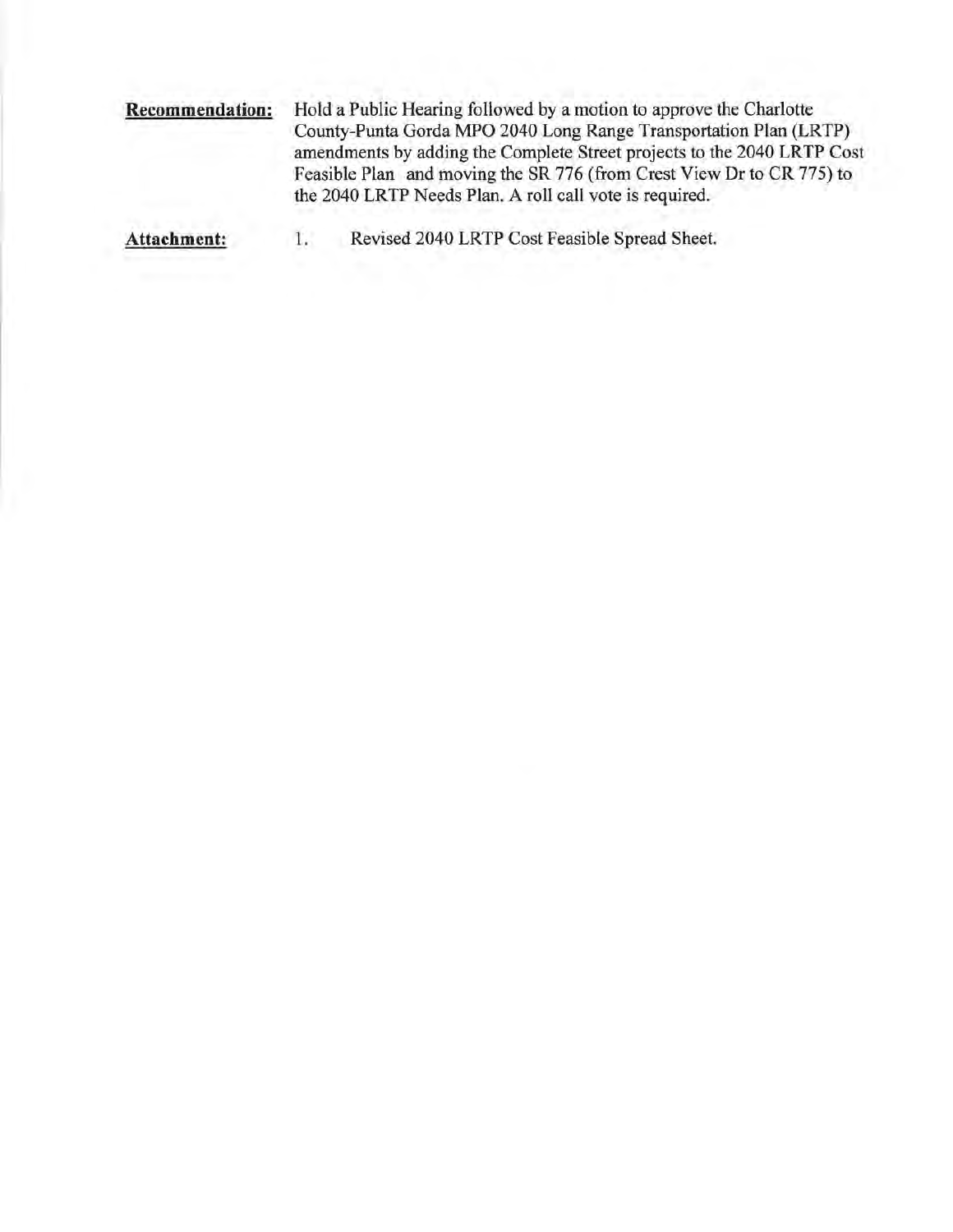| <b>Facility</b>                     |                                    |                             | # of                     | Project           |                  | Jurisdiction    | Area<br>Type | <b>Project Type</b>              | <b>Present</b><br>Day Cost | <b>Funding Source</b>      | 2019-2020 <sup>6</sup> |    |            |            |                 |        | 2021-2025 <sup>6</sup> |            |         | 2026-2030 <sup>6</sup> |                        |            | 2031-2040 <sup>6</sup> |                                 |            |                   |
|-------------------------------------|------------------------------------|-----------------------------|--------------------------|-------------------|------------------|-----------------|--------------|----------------------------------|----------------------------|----------------------------|------------------------|----|------------|------------|-----------------|--------|------------------------|------------|---------|------------------------|------------------------|------------|------------------------|---------------------------------|------------|-------------------|
|                                     | From                               | To                          | <b>Existing</b><br>Lanes | Length<br>(Miles) | County           |                 |              |                                  |                            |                            | PD&E                   | PE | <b>ROW</b> | <b>CST</b> | PD&E            | PE     | <b>ROW</b>             | <b>CST</b> | PD&E    | PE                     | <b>ROW</b>             | <b>CST</b> | PD&E                   | PE                              | <b>ROW</b> | <b>CST</b>        |
| <b>Burnt Store Road</b>             | Zemel Road                         | Scham Road                  | 2U                       | 4.17              | Charlotte        | County          | Urban        | Roadway - Widening (2L to 4L)    | \$ 41.77                   | County, Developer          |                        |    |            |            |                 |        |                        | \$53.05    |         |                        |                        |            |                        |                                 |            |                   |
| Airport Road                        | US 41                              | Piper Road                  | 2U                       | 2.62              | Charlotte        | County          | Urban        | Roadway - Widening (2L to 4L)    |                            | \$ 12.30 County, Local     |                        |    |            |            |                 |        |                        |            |         |                        |                        |            |                        | $$2.05$ \ \$ 6.15               |            |                   |
| <b>Burnt Store Road</b>             | North Jones Loop                   | <b>Taylor Road</b>          | 2U                       | 0.998             | Charlotte        | County          | Urban        | Roadway - Widening (2L to 4L)    | \$ 13.34                   | TRIP, County               |                        |    |            |            |                 |        |                        |            |         |                        |                        |            |                        | $$0.78$ $$2.34$                 |            |                   |
| <b>Burnt Store Road Extension</b>   | <b>Taylor Road</b>                 | <b>Florida Street</b>       | $00\,$                   | 2.116             | Charlotte        | County          | Urban        | Roadway - New Construction (4L)  |                            | 6.28 County                |                        |    |            |            |                 |        |                        |            |         |                        |                        |            | \$2.45                 |                                 |            |                   |
| Toledo Blade (CR 39)                | JS 41 (W)                          | Hillsborough Boulevard      | 4D                       | 0.995             | Charlotte        | County          | Urban        | Roadway - Widening (4L to 6L)    |                            | 15.54 County, Developer    | \$0.64                 |    |            |            |                 |        |                        |            |         |                        | $$2.27$ \ \$ 3.95      | \$16.47    |                        |                                 |            |                   |
| Toledo Blade (CR 39)                | SR 776                             | <b>Whitney Avenue</b>       | 2U                       | 0.521             | Charlotte        | County          | Urban        | Roadway - Widening (2L to 4L)    |                            | 6.26 County, Developer     | \$0.30                 |    |            |            |                 |        |                        |            |         | \$1.08                 | $\mathbb{S}$<br>$\sim$ | \$7.83     |                        |                                 |            |                   |
| Toledo Blade (CR 39)                | SR 776                             | <b>Whitney Avenue</b>       | 4U                       | 0.521             | Charlotte        | County          | Urban        | Roadway - Widening (4L to 6L)    |                            | 6.58 County, Developer     |                        |    |            |            |                 |        |                        |            |         |                        | 1.38                   | \$8.62     |                        |                                 |            |                   |
| Toledo Blade (CR 39)                | <b>Nhitney Avenue</b>              | US 41 (W)                   | 4D                       | 0.249             | Charlotte        | County          | Urban        | Roadway - Widening (4L to 6L)    |                            | 3.89 County, Developer     | \$0.16                 |    |            |            |                 |        |                        |            |         |                        | $$0.57$ $$0.99$        | \$ 4.12    |                        |                                 |            |                   |
| CR 771                              | Appleton Boulevard                 | Rotunda Boulevard East      | 2U                       | 1.75              | Charlotte        | County          | Urban        | Roadway - Widening (2L to 4L)    |                            | 3.51 County, Developer     |                        |    |            |            |                 |        |                        |            |         |                        |                        |            |                        | $$1.37$ $$4.10$                 |            |                   |
| <b>Edgewater Drive</b>              | lowett Street                      | Collingswood Blvd           | 2U                       | 0.239             |                  | County          | Urban        | Roadway - Widening (2L to 4L)    |                            | 4.91 County                |                        |    |            |            |                 |        |                        |            |         |                        |                        |            |                        | $$0.20$ $$0.60$ $$3.87$ $$4.92$ |            |                   |
| <b>Edgewater Drive</b>              | Collingswood Blvd                  | Pellam Blvd                 | 2U                       | 0.929             |                  | County          | Urban        | Roadway - Widening (2L to 4L)    |                            | 2.16 County                |                        |    |            |            |                 |        |                        |            |         |                        |                        |            |                        | $$0.73 \t{5} 2.18 \t{5} 0.63$   |            |                   |
| <b>Edgewater Drive</b>              | Pellam Boulevard                   | Midway Blvd                 | 2U                       | 0.614             |                  | County          | Urban        | Roadway - Widening (2L to 4L)    |                            | 1.42 County                |                        |    |            |            |                 |        |                        |            |         |                        |                        |            |                        | \$ 0.48 \$ 1.44 \$ 0.41         |            |                   |
| Flamingo Boulevard<br>(Realignment) | Edgewater Drive                    | Como Street                 | $\overline{0}$           | 0.557             | Charlotte        | County          | Urban        | Roadway - New Construction (4L)  | 10.21 County               |                            |                        |    |            |            |                 |        |                        |            |         |                        | \$3.24                 |            |                        |                                 |            | \$15.79           |
| Flamingo Boulevard                  | Como Street                        | Wintergarden Avenue         | 2U                       | 0.832             |                  | County          | Urban        | Roadway - Widening (2L to 4L)    |                            | 8.33 County                |                        |    |            |            |                 |        |                        |            |         |                        |                        |            |                        |                                 |            | \$15.92           |
| Flamingo Boulevard                  | Wintergarden Avenue                | <b>SR 776</b>               | 2U                       | 1.041             |                  | County          | Urban        | Roadway - Widening (2L to 4L)    | \$ 14.06 County            |                            |                        |    |            |            |                 |        |                        |            |         |                        |                        |            |                        |                                 |            | $$7.73$ $$19.92$  |
| Flamingo Boulevard                  | SR 776                             | <b>US 41</b>                | 2U                       | 0.98              | Charlotte        | County          | Urban        | Roadway - Widening (2L to 4L)    |                            | 1.96 County                |                        |    |            |            |                 |        |                        |            |         |                        |                        |            |                        | $$0.77$ $$2.30$                 |            |                   |
| Harbor View Road                    | Melbourne Street                   | Date Street                 | 2U                       | 1.12              | Charlotte        | County          | Urban        | Roadway - Widening (2L to 4L)    |                            | 14.77 County, Developer    |                        |    | \$4.17     |            |                 |        |                        | \$14.25    |         |                        |                        |            |                        |                                 |            |                   |
| Harbor View Road                    | Date Street                        | <b>Purdy Drive</b>          | 2U                       | 0.666             | Charlotte        | County          | Urban        | Roadway - Widening (2L to 4L)    |                            | 8.78 County, Developer     |                        |    | \$2.48     |            |                 |        |                        | \$8.47     |         |                        |                        |            |                        |                                 |            |                   |
| Harbor View Road                    | <b>Purdy Drive</b>                 | $I-75$                      | 2U                       | 0.8209            | Charlotte        | County          | Urban        | Roadway - Widening (2L to 4L)    |                            | \$ 10.82 County, Developer |                        |    | \$3.06     |            |                 |        |                        |            |         |                        |                        | \$12.33    |                        |                                 |            |                   |
| Hillsborough Boulevard              | South Cranberry Boulevard          | Toledo Blade Boulevard      | 2U                       | 2.45              | Charlotte        | County          | Urban        | Roadway - Widening (2L to 4L)    | 4.91                       | County                     |                        |    |            |            |                 |        |                        |            |         |                        |                        |            |                        | $$1.92$ \$ 5.75                 |            |                   |
| $I-75$                              | North Jones Loop                   | <b>US 17</b>                | $\overline{4}$           | 3.3               | Charlotte        | State           | Urban        | Interstate - Widening (4L to 6L) | 56.00 SIS                  |                            |                        |    |            |            |                 | \$0.17 |                        | \$71.12    |         |                        |                        |            |                        |                                 |            |                   |
| Kings Highway                       | <b>North of Sandhill Boulevard</b> | Desoto County Line          | 2U                       | 0.5               | Charlotte        | County          | Urban        | Roadway - Widening (2L to 4L)    |                            | 5.01 County                |                        |    |            | \$ 5.71    |                 |        |                        |            |         |                        |                        |            |                        |                                 |            |                   |
| <b>West Marion Avenue</b>           | <b>Bal Harbor Boulevard</b>        | <b>West Henry Street</b>    | 4U                       | 0.425             |                  | County          | Urban        | Road Diet (4L to 2L)             |                            | 0.24 Local                 |                        |    |            |            | $0.04$ \$ 0.14  |        |                        |            |         |                        |                        | \$ 1.09    |                        |                                 |            |                   |
| <b>West Marion Avenue</b>           | Hibiscus Drive                     | <b>Bal Harbor Boulevard</b> | 4U                       | 0.926             |                  | County          | Urban        | Road Diet (4L to 2L)             |                            | 0.51 Local                 |                        |    |            |            | $$0.10$ \$ 0.29 |        |                        |            |         |                        |                        | 52.37      |                        |                                 |            |                   |
| <b>East Marion Avenue</b>           | JS 41                              | Marlympia Way               | 4U                       | 1.422             |                  | County          | Urban        | Road Diet (4L to 2L)             |                            | 0.79 Local                 |                        |    |            |            | $$0.15$ $$0.44$ |        |                        |            |         |                        |                        | \$3.64     |                        |                                 |            |                   |
| North Jones Loop                    | <b>Burnt Store Road</b>            | Piper Road                  | 4D                       | 1.8               | Charlotte        | County          | Urban        | Roadway - Widening (4L to 6L)    |                            | 5.83 County                |                        |    |            |            |                 | \$3.63 |                        |            |         |                        | \$ 4.76                |            |                        |                                 |            |                   |
| East Olympia Avenue                 | <b>US 41</b>                       | Marlympia Way               | 30 <sup>°</sup>          | 1.32              | County           | County          | Urban        | Road Diet (3L to 2L)             |                            | 2.70 Local                 |                        |    |            |            | $$0.14$ $$0.41$ |        |                        |            |         |                        |                        | \$3.38     |                        |                                 |            |                   |
| Peachland Boulevard                 | Cochran Boulevard                  | Harbor Boulevard            | 2U                       | 2.47              | Charlotte        | County          | Urban        | Roadway - Widening (2L to 4L)    |                            | 4.95 County                |                        |    |            |            |                 |        |                        |            |         |                        |                        |            |                        | $$1.93$ $$5.79$                 |            |                   |
| Rampart Boulevard                   | East of Kings Hwy                  | Rio De Janeiro Avenue       | 2U                       | 1.75              | Charlotte        | County          | Urban        | Roadway - Widening (2L to 4L)    |                            | 3.51 County                |                        |    |            |            |                 |        |                        |            |         |                        |                        |            |                        | $$1.37$ $$4.10$                 |            |                   |
| San Casa Drive                      | Placida Road                       | SR 776                      | 2U                       | 2.08              | Charlotte        | County          | Urban        | Roadway - Widening (2L to 4L)    |                            | 4.17 County                |                        |    |            |            |                 |        |                        |            |         |                        |                        |            |                        | $$1.63$ $$4.88$                 |            |                   |
| Sandhill Boulevard                  | Kings Highway                      | Deep Creek Boulevard        | 2U                       | 1.25              | Charlotte        | County          | Urban        | Roadway - Widening (2L to 4L)    |                            | 2.20 County, Developer     |                        |    |            |            |                 |        |                        |            | \$0.76  |                        |                        |            |                        | \$2.58                          |            |                   |
| <b>SR 776</b>                       | Crestview Drive                    | <b>CR 775</b>               | 4D                       | 0.836             | <b>Charlotte</b> | <b>State</b>    | Urban        | Roadway - Widening (4L to 6L)    | $-0.46$ OA                 |                            |                        |    |            |            |                 |        |                        |            |         |                        |                        |            |                        | $$-0.72$ \$ 2.16                |            |                   |
| <b>SR 776</b>                       | CR 775                             | San Casa Drive              | 4D                       | 1.557             | Charlotte        | State           | Urban        | Roadway - Widening (4L to 6L)    | \$ 0.86 OA                 |                            |                        |    |            |            |                 |        |                        |            |         |                        |                        |            |                        | $$1.34$ $$4.02$                 |            |                   |
| SR 776                              | San Casa Drive                     | Oriole Boulevard            | 4D                       | 0.194             | Charlotte        | State           | Urban        | Roadway - Widening (4L to 6L)    | \$ 0.11 OA                 |                            |                        |    |            |            |                 |        |                        |            |         |                        |                        |            |                        | $$0.17$ \$ 0.50                 |            |                   |
| SR 776                              | Oriole Boulevard                   | Winchester Boulevard        | 4D                       | 0.303             | Charlotte        | State           | Urban        | Roadway - Widening (4L to 6L)    | \$ 0.17 OA                 |                            |                        |    |            |            |                 |        |                        |            |         |                        |                        |            |                        | $$0.26$ \ \$ 0.78               |            |                   |
| SR 776                              | <b>Ninchester Boulevard</b>        | Wilmington Boulevard        | 4D                       | 0.184             | Charlotte        | State           | Urban        | Roadway - Widening (4L to 6L)    | 0.10 OA                    |                            |                        |    |            |            |                 |        |                        |            |         |                        |                        |            |                        | $$0.16$ \ \$ 0.48               |            |                   |
| <b>SR 776</b>                       | <b>Nilmington Boulevard</b>        | Gulfstream Boulevard        | 4D                       | 4.07              | Charlotte        | State           | Urban        | Roadway - Widening (4L to 6L)    | 2.40 OA                    |                            |                        |    |            |            |                 |        |                        |            |         |                        |                        |            | \$3.74                 |                                 |            |                   |
| SR 776                              | Gulfstream Boulevard               | Myakka River Bridge         | 4D                       | 2.48              | Charlotte        | State           | Urban        | Roadway - Widening (4L to 6L)    | 35.08 OA                   |                            |                        |    |            |            |                 |        |                        |            |         |                        |                        |            |                        | $$2.28$ \$6.85                  |            | \$55.84           |
| <b>SR 776</b>                       | Bridge over Myakka River           |                             | 4D                       | 0.25              | Charlotte        | State           | Urban        | Bridge - Widening (4L to 6L)     | \$ 18.71 OA                |                            |                        |    |            |            |                 |        |                        |            | \$ 1.08 |                        |                        |            |                        | \$3.65                          |            | \$29.78           |
| SR 776                              | Myakka River Bridge                | <b>Biscayne Drive</b>       | 4D                       | 2.97              | Charlotte        | State           | Urban        | Roadway - Widening (4L to 6L)    | \$ 39.33 OA                |                            |                        |    |            |            |                 |        |                        |            | \$2.26  |                        |                        |            |                        | \$7.67                          |            | \$62.60           |
| <b>SR 776</b>                       | <b>Biscayne Drive</b>              | Murdock Circle              | 4D                       | 2.5               | Charlotte        | State           | Urban        | Roadway - Widening (4L to 6L)    | \$ 33.11 OA                |                            |                        |    |            |            | $$1.68$ $$5.04$ |        |                        |            |         |                        |                        | \$41.38    |                        |                                 |            |                   |
| <b>Taylor Road</b>                  | US 41 (Southern Terminus)          | Jones Loop Road             | 2U                       | 1.54              | Charlotte        | County          | Urban        | Roadway - Widening (2L to 4L)    |                            | 0.77 County, Developer     |                        |    |            |            |                 |        |                        |            |         |                        |                        |            | \$ 1.20                |                                 |            |                   |
| <b>Taylor Road</b>                  | Jones Loop Road                    | Airport Road                | 2U                       | 2.03              | Charlotte        | County          | Urban        | Roadway - Widening (2L to 4L)    |                            | \$ 31.48 County, Developer |                        |    |            |            | \$ 1.24         |        |                        |            |         | \$4.21                 |                        |            |                        |                                 |            | $$15.07$ $$38.84$ |
| Taylor Road                         | Airport Road                       | US 41 (Northern Terminus)   | 2U                       | 1.3               | Charlotte        | City of Punta   | Urban        | Roadway - Widening (2L to 4L)    |                            | 0.65 County, Developer     |                        |    |            |            |                 |        |                        |            |         |                        |                        |            | \$ 1.02                |                                 |            |                   |
| <b>Tucker's Grade</b>               | <b>US 41</b>                       | $I-75$                      | 4D                       | 1.066             | Charlotte        | Gorda<br>County | Urban        | Roadway - Widening (4L to 6L)    | \$ 2.35 County             |                            |                        |    |            |            |                 |        |                        |            |         |                        |                        |            |                        | $$0.92$ \ \$ 2.75               |            |                   |
|                                     |                                    |                             |                          |                   |                  |                 |              |                                  |                            |                            |                        |    |            |            |                 |        |                        |            |         |                        |                        |            |                        |                                 |            |                   |